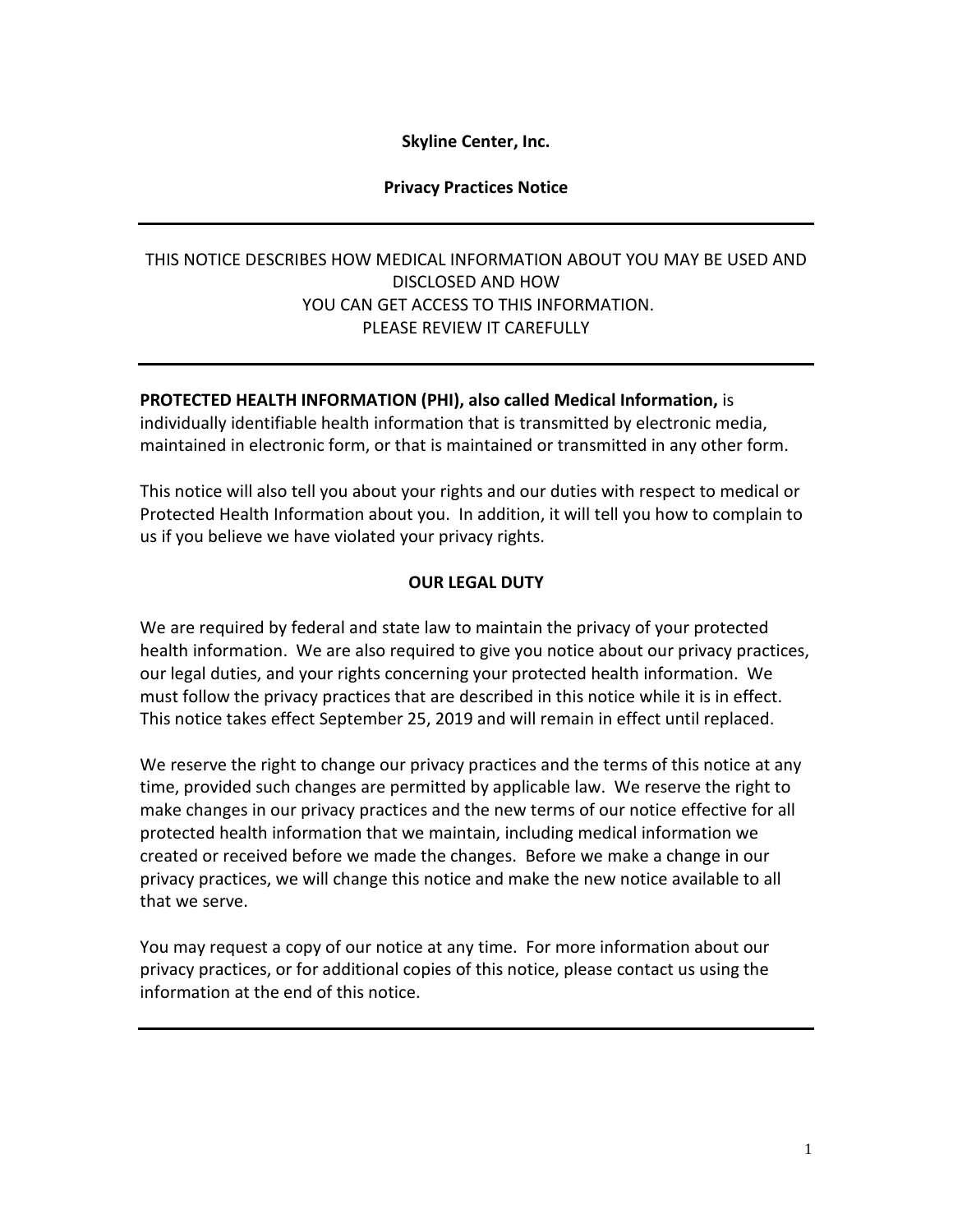### **USES AND DISCLOSURES OF PROTECTED HEALTH INFORMATION**

**Treatment:** We use and disclose your Protected Health to members of your interdisciplinary team in order to provide treatment to you. Examples would include but are not limited to, physicians, mental health provider, case management, DHS and other health care providers, and others that may be involved in your treatment. We may also disclose your medical information to refer to other health care agencies and to secure and maintain benefits.

**Payment:** We may use and disclose your protected health information to receive payment from Federal, State, County or private funding sources, to determine your eligibility for services and to coordinate services. We may disclose your protected health information to a health care provider or entity subject to federal Privacy Rules so they can obtain payment or engage in these payment activities. For example, we may disclose your protected health information to your Managed Care Organization (MCO) who may determine eligibility for services and authorized funding for you for continued services.

**Health Care Operations:** We may disclose your protected health information in connection with our health care operations. Health Care operations include:

- Quality assessment and improvement activities;
- Reviewing the competence or qualifications of employees and conducting training programs, accreditation, certifications, licensing or credentialing activities
- Medical review, legal services, and auditing, including fraud and abuse detection and compliance;
- Business planning and development;
- Business management and general administrative activities, including management activities relating to privacy, customer service, resolution of internal grievances, creating de-identified medical information or a limited data set. Also including sale, transfer, merger or consolidation of all or part of Skyline Center, Inc.

For example, we may disclose your protected health information to another entity that has a relationship with you and is subject to the federal Privacy Practices, for their health care operations relating to quality assessment and improvement activities, reviewing the competence or qualifications of health care professionals, or detecting or preventing health care fraud and abuse. We may also disclose PHI about you to train our staff working in Skyline Center, Inc.

**How we will contact you:** Unless you tell us otherwise in writing, we may contact you by either telephone or by mail at either your home or your workplace. At either location, we may leave messages for you on the answering machine or voice mail. If you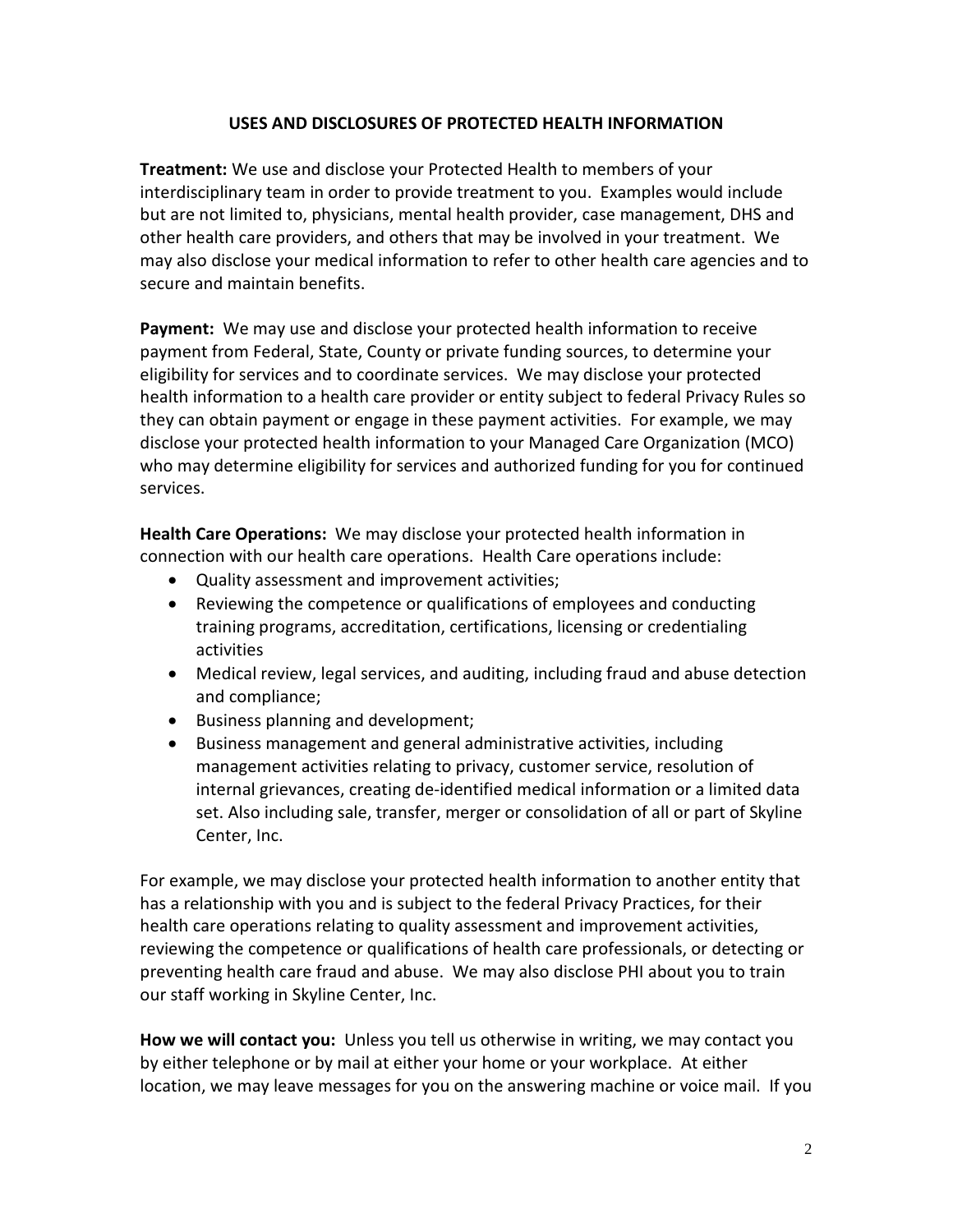want to request that we communicate with you in a certain way or at a certain location see "Confidential Communications" on page 6 of this notice.

**Your Authorization:** You may give us written authorization to use your protected health information or to disclose it to anyone for any purpose. If you give us an authorization, you may revoke it in writing at any time. Your revocation will not affect any use or disclosures permitted by your authorization while it is in effect. Unless you give us a written authorization, we cannot use or disclose your protected health information for any reason except those described in this notice.

**To your Family and Friends:** We may disclose your protected health information to a family member, friend or other person to the extent necessary to help with your health care. We may use or disclose your name, location and general condition or death to notify, or assist in the notification (including identifying or locating) a person involved in your care.

Before we disclose your protected health information to a person involved in your health care, we will provide you with an opportunity to object to such uses or disclosures. If you are not present, or in the room, or in the event your incapacity or an emergency, we will disclose your protected health information based on our professional judgment or whether the disclosure would be in your best interest.

**Special Situations:** The following are examples of when we may disclose your protected health information without your authorization;

- **Required by law:** We may use or disclose your protected health information to the extent required by law.
- **For public health reasons:** We may disclose your Personal Health Information (PHI) for public reasons. These reasons may include the following: Including disease and vital statistics reporting, child/adult abuse or neglect reporting, and to employers regarding work related illness or injury; to health oversight agencies.
- **Victims of Abuse, Neglect or Domestic Violence:** As permitted or required by law, we may disclose your PHI to an appropriate government authority if we reasonably believe you are the victim of abuse, neglect or domestic violence.
- **Health Oversight Activities:** As required by law, we may disclose your PHI to health oversight agencies. Such disclosures will occur during audits, investigations, inspections, licensures and other government monitoring and activities related to health care provision or public benefits or services.
- **Judicial Proceedings, Lawsuits and Disputes:** We may disclose your PHI in response to an order of a court or administrative tribunal, provided that we disclose only the PHI expressly authorized by such order.
- **Law enforcement:** In response to court order, subpoenas and other lawful processes, or upon a law enforcement official's request, concerning crime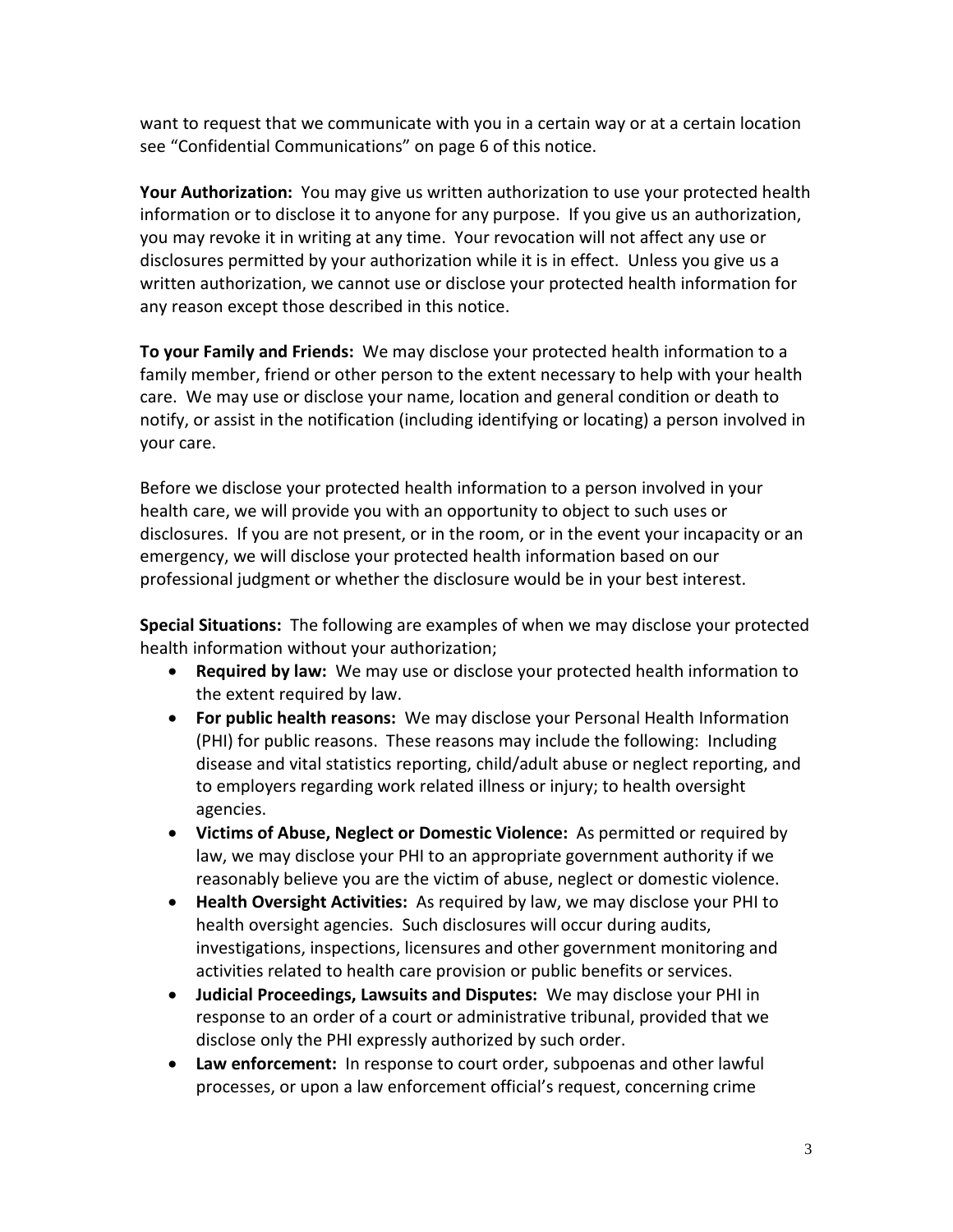victims, suspicious deaths, crimes on our premises, reporting crimes in emergencies and for purposes of identifying or locating a suspect or other person. If you are an inmate of a correctional institution or under the custody of a law enforcement official, we may disclose health information about you to the correctional institution or law enforcement official.

- **Coroners, Medical Examiners and Funeral Directors:** Upon your death, we may release your PHI to a coroner or medical examiner for purpose of identifying you to determine a cause of death, and to funeral directors as necessary to carry out their duties.
- **National Security and Intelligence Activities:** We may release PHI about you to authorized federal officials for intelligence counterintelligence and any other national security activities authorized by law.
- **Military and Veterans:** If you are or were a member of the armed forces, we may release your PHI as required by military command authorities. We may also release PHI about foreign military personnel to the appropriate authority.
- **Disaster Relief:** We May use or disclose PHI about you to a public or private entity authorized by law or by its charter to assist in disaster relief efforts. This will be done to coordinate with those entities in notifying a family member, other relative, close personal friend, or other person identified by you of your location, general condition or death.
- **Workers Compensation:** We may disclose medical information about you to the extent necessary to comply with worker's compensation and similar laws that provide benefits for work related injuries or illnesses without regard to fault.

If a use or disclosure does not fit into one of the above named exceptions, Skyline Center, Inc. may not use or disclose your protected health information without a valid authorization.

# **INDIVIDUAL RIGHTS**

**Access:** You have the right to look at or get copies of your medical information, with limited exceptions. You may request that we provide copies in a format other than photocopies. We will use the format you request unless we are unable to do so. You must make a request in writing to obtain a form to request access by using the contact information listed at the end of this notice. You may also request access by sending us a letter to the address at the end of this notice. If you request copies, we will charge you a cost based fee for staff time to locate and copy your medical information and postage if you want the copies mailed to you. If you request an alternative format, we will charge a cost-based fee for providing your medical information in that format. If you prefer, we will prepare a summary or an explanation of your medical information for a fee. Contact us using the information listed at the end of this notice for a full explanation of our fee structure. If we deny your request, you will have an opportunity to have the denial reviewed if that denial was based on the belief that: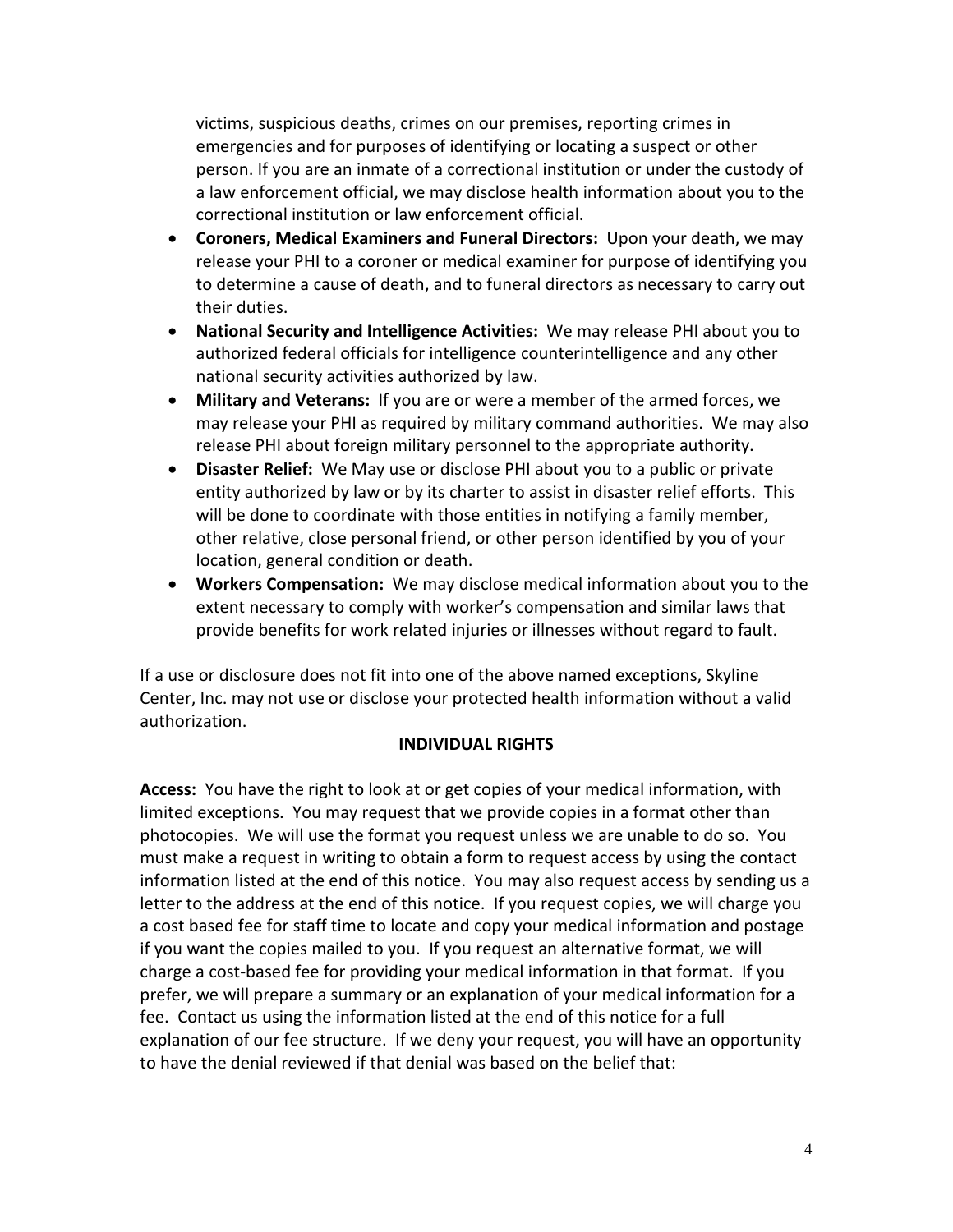- The access is reasonably likely to endanger the life or physical safety of you or another individual or
- Your PHI makes references to another person, and we believe that the requested access would likely cause substantial harm to the other person.

If this occurs an objective health care professional chosen by Skyline will review the request and denial. The person conducting the review will not be the person who denied your request. Skyline will comply with the outcome of the review.

**Disclosure Accounting:** You have the right to receive a list of instance in which we or our business associates disclosed your medical information for purposes other than treatment, payment and health care operations, as authorized by you, and for certain other activities, which may not be longer than 6 years and may not include dates prior to April 14, 2003. We will provide you with the date on which we made the disclosure, the name of the person or entity to whom we disclosed your medical information, a description of the medical information we disclosed, the reason for the disclosure, and certain other information. If you request this accounting more than once in a 12-month period, we may charge you a reasonable, cost based fee for responding to these additional requests. Contact us using the information listed at the end of this notice for a full explanation of our fee structure.

**Restrictions:** You have the right to request that we place additional restrictions on our use or disclosure of your medical information. **We are not required to agree to additional restrictions,** if we do agree, Skyline will comply with your request unless the information is needed to provide you with emergency care or to comply with one of the "Special situations" described earlier in this notice. Any agreement to additional restrictions must be in writing, signed by a person authorized to make such an agreement on our behalf. We will not be bound unless our agreement is so memorialized in writing.

**Confidential Communications:** You have the right to request that we communicate with you about your medical information by alternative means or at alternative locations. You must make your request in writing, and you must state that the information could endanger you if it is not communicated in confidence as you request. For example, you may request that Skyline contact you only at home and not at work. We must accommodate your request if it is reasonable, specifies the alternative location, and continues to permit us to collect payments for your services and provide summary of services provided to the funding sources. The summary provided may contain sufficient information to reveal that you obtained services for which you have requested and that we have received payment for, even though you requested that we communicate with you about the services in confidence.

**Amendment:** You have the right to request that we amend your medical information if you believe the medical information Skyline has about you is incomplete or incorrect.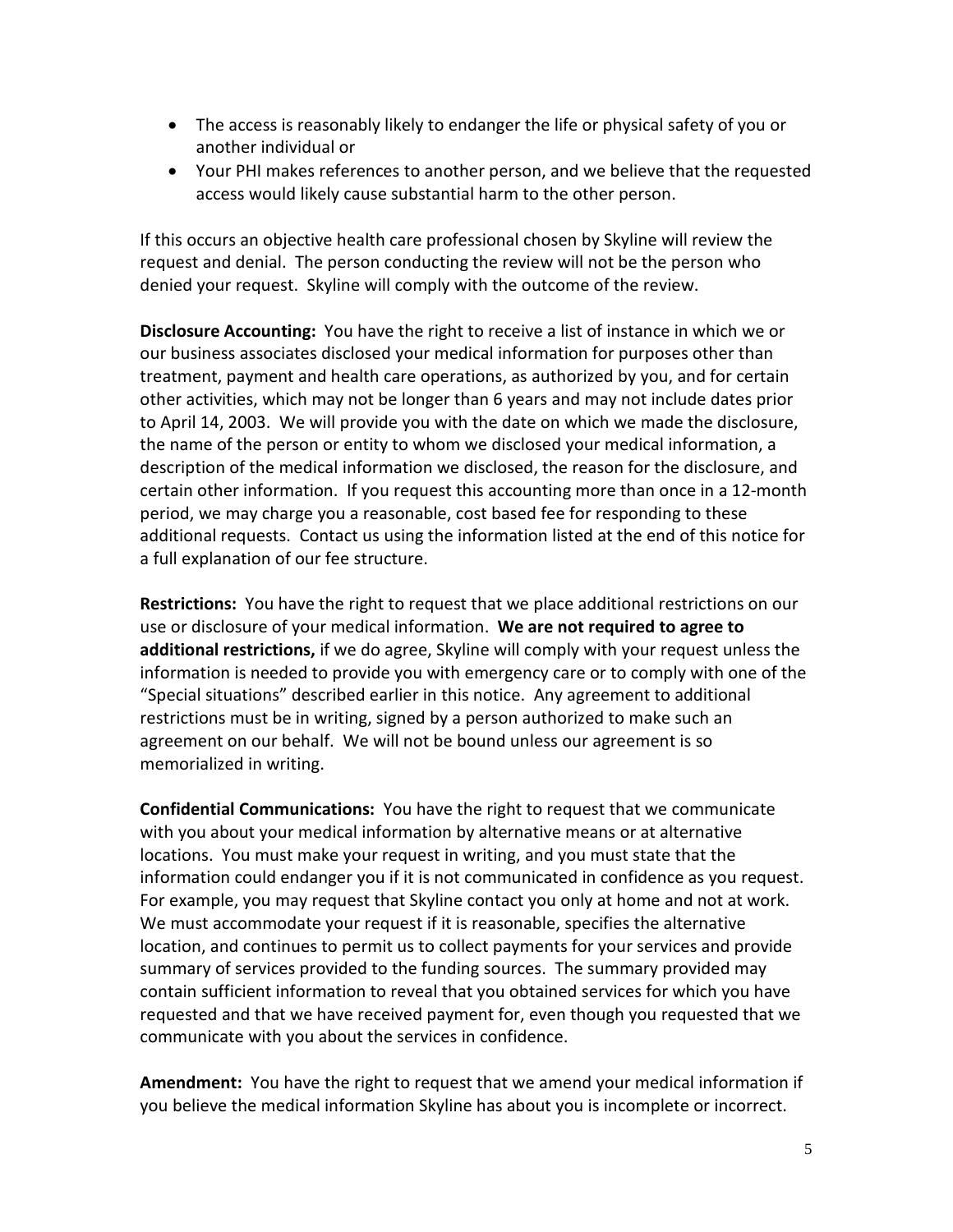Your request must be in writing, and it must explain why the information is incomplete or incorrect. Your request must be in writing, and it must explain why the information should be amended. We may deny your request for an amendment in any of the following circumstance:

- Your request is not in writing, or it does not include a reason to support the request.
- The medical information to which your request refers was not created by Skyline, unless the person or entity that created that information is no longer available to make the amendment.
- The PHI to which your request is not part of the medical information you would be permitted to inspect or copy
- Is not part of the medical information maintained by us
- The PHI to which your request refers is accurate and complete.

If we deny your request, we will provide you a written explanation. You may respond with a statement of disagreement to be appended to the information you wanted amended. If we accept your request to amend the information, we will make reasonable efforts to inform others, including people you name, of the amendment and to include the changes in any further disclosures of information.

**Electronic Notice:** If you receive this notice on our web site or by electronic mail (email), you are entitled to receive this notice in written format. Please contact us using the information at the end of this notice to obtain this notice in written format.

**Marketing/Fund Raising:** The use of your protected health information for the purpose of marketing requires Skyline Center, Inc to get a written authorization from you.

Skyline Center, Inc. may contact you for the purpose of raising funds for the foundation. You have the right to opt out of this type of communication by emailing the Security/Privacy Officer named below or by calling the listed below 800 number at the end of this notice.

Sale of your protected health information, by Skyline Center, Inc., without the written authorization of the individual is prohibited.

**Breach Notification:** In the event of a breach of your unsecured protected health information (individual identifiable protected health information that is NOT secured through the use of a technology or methodology specified by the Secretary of the Department of Health and Human Services) Skyline will notify you of the breach, no later than 60 calendar days after the discovery, by first class mail to you or your next of kin. If our contact information for you is out of date we will notify you by print or broadcast media in the geographical area in which you are believed to reside.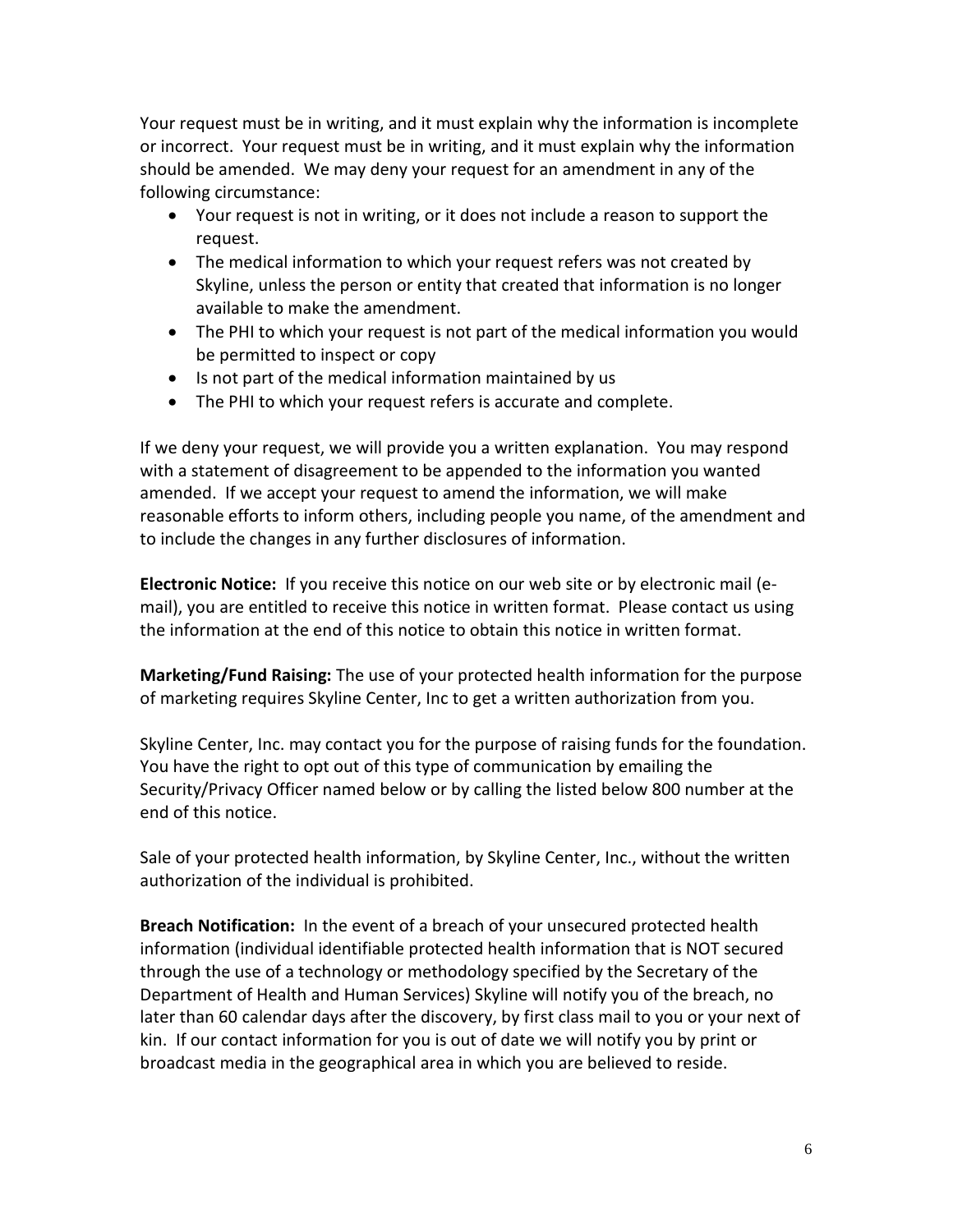If there is imminent use of your unprotected health information, notification will be made to you by telephone or other expeditious means.

## **QUESTIONS AND COMPLAINTS**

If you would like more information about our privacy practices or have questions or concerns, please contact us using the information listed at the end of this notice.

If you are concerned that we may violate your privacy rights, or you disagree with a decisions we made about access to your medical information or in response to a request you made to amend or restrict the use or disclosure of your medical information or to have us communicate with you by alternative means or at alternative locations, you may complain to us using the contact information listed at the end of this privacy notice. You also may submit a written complaint to the U.S. Department of Health and Human Services. We will provide you with the address to file your complaint with the U.S. Department of Health and Human Services upon request.

We support your right to privacy of your medical information. We will not retaliate in any way if you choose to file a complaint with us or with the U.S. Department of Health and Human Services.

**Contact Information:**

**Privacy Officer:** Community Living Director

| <b>Lynne Hilgendorf</b>       | 563-243-4065   |
|-------------------------------|----------------|
| Skyline Center, Inc.          | OR             |
| 2600 N 4 <sup>th</sup> Street | 1-877-232-0628 |
| Clinton, Iowa 52732           |                |

**Security Officer:** Accounting & Technology Director

| Jonathan Capella     | 563-243-4065   |
|----------------------|----------------|
| Skyline Center, Inc. | OR             |
| 2600 N 4th Street    | 1-877-232-0628 |
| Clinton, Iowa 52732  |                |